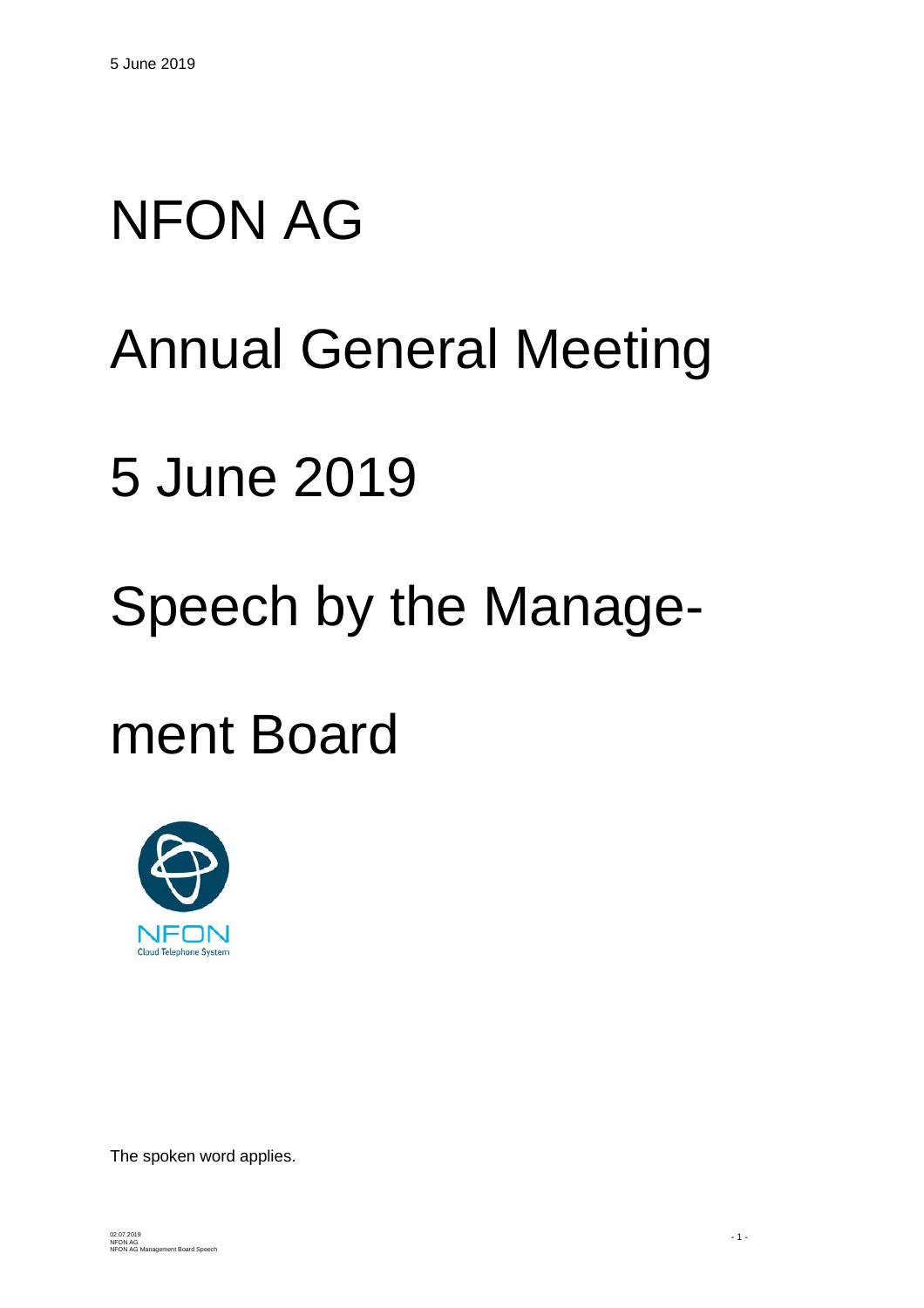#### **NFON, the new freedom of business communication.**

Ladies and gentlemen, dear shareholders, dear guests – freedom is a precious thing in our society, perhaps even the most precious thing in human life. The constant discussions about freedom are more important than ever before: freedom of speech, freedom of the press, freedom of religion, freedom of movement. Here in Western Europe, we use the word very easily, as we take our freedom for granted. But are we sure what freedom actually means?

If I were to ask you directly, you would no doubt tell me that we regard freedom as the opportunity to choose between different alternatives without constraint. In other words, freedom is on a par with autonomy and self-determination.

Protecting this freedom, promoting it and making it possible is a big responsibility. At NFON, we are well aware of this, and we are committed to this in terms of business communication. We give our customers the opportunity to communicate across borders freely, safely and reliably. That is our mission.

It is some 170 or 180 years since exchange of information started to break free of material constraints. The first initial approaches here came from military circles in the mid-19th century. Around the same time, Italian-born theatre mechanic Antonio Meucci developed a telephone line in New York for his wife, who was confined to her room due to a rheumatic condition. Then, in the second half of the 19th century, physics and maths teacher Johann Philipp Reis managed to establish the first telephone connection. He is the one who coined the term "telephone" for "distant" and "sound" or "speech". A true visionary!

The motivation that all pioneers of telephony had in common was the idea of a fast, easy, flexible connection for talking with other people over long distances.

That is our aim, too: easy, fast and flexible!

Unlike our 19th-century counterparts, we have a completely different options at our disposal. The clock is ticking ever faster. Innovation cycles are getting shorter and shorter. Disruption has replaced evolution as the keyword. The communication market itself is being shaken. More in some countries than in others. But inevitably. And at NFON, we want to and will be an important part of this change.

Our aim is to become the number 1 in cloud telephony in Europe.

With these words, my dear guests, we would like to wish you a very warm welcome to our first Annual General Meeting as a listed company. Before we start, I would like to briefly introduce myself, just in case you don't know who I am: my name is Hans Szymanski. I am here in my role as CEO and CFO of NFON AG, which I have held since 2016.

Over the next sixty minutes, my colleagues and I will present to you the development of NFON in the past financial year, including the first quarter of 2019. In doing this, we will focusing more on the future than the past here.

In the time since our initial listing in the Prime Standard of the Frankfurt Stock Exchange – just one year, three weeks and four days – we have successfully taken major steps in our growth strategy.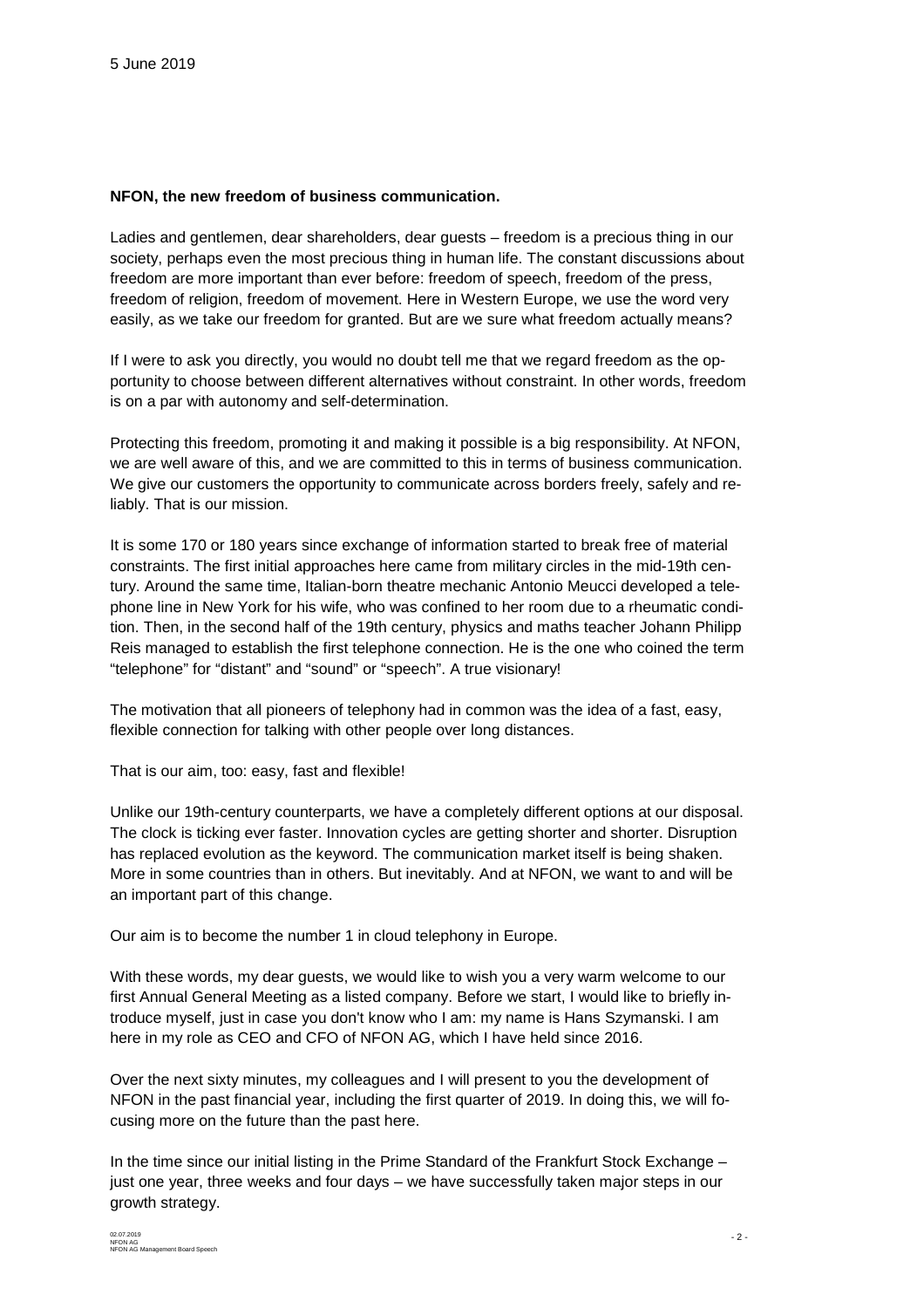The IPO is our pledge to you that we intend to play an active part in the consolidation of the cloud telephony market.

In March this year, we announced the acquisition of Deutsche Telefon Standard AG. With this move, we further extended our position in Germany and took a further stride towards becoming number 1 in Europe.

We promised that we aim to expand further in Europe.

In March 2019, we officially opened our subsidiary in Italy, and will follow this up in France in June. This makes us the only European cloud telephony company to have a presence in five countries with dedicated subsidiaries, and in 15 European countries in total.

We promised that we aim to enhance our products and services.

Last November, we launched our new core product Cloudya. And we expanded the cloud PBX product range in the mid-market segment and the SIP trunk sector with the acquisition of Deutsche Telefon Standard AG. As a result, we have substantially increased our addressable market again.

We promised that we aim to enhance and expand our customer base.

Compared to the same quarter of the previous year, we now have twice as many customers: over 30,000 companies. This equates to over 390,000 seats operated by our customers, an increase of around 45 percent on the previous year. There are also over 35,000 SIP trunk channels.

We have promised and delivered!

The figures show our success much more clearly. For five consecutive quarters, we have posted continuous growth both in terms of customer base, our seats, and revenue, meeting expectations in full. I think that meeting expectations in full for five quarters in a row is outstanding. And we're keen to do the same in the next five quarters, too.

In 2018, we improved our revenue by 20.7 percent to 43 million euros. Along with the dynamic total growth, it is particularly noticeable that the share of recurring revenue rose more sharply than total revenue. Recurring revenue increased by 24.6 percent to 34.6 million euros in 2018.

At 80.4 percent, recurring revenue's share of total revenue was at the top end of the range of 75 to 80 percent forecast for 2018 as a whole. This development impressively demonstrates the strength of our business model with excellent predictability and scalability.

One key driver of the generated revenue growth is the ever-growing number of seats operated by customers. In 2018, the number of seats rose by 26.6 percent year on year to over 320,000. Consequently, seat growth is well above the expected annual market growth of 16 percent in Europe, underlining the sustainability of the business model and the attractiveness of our products and services.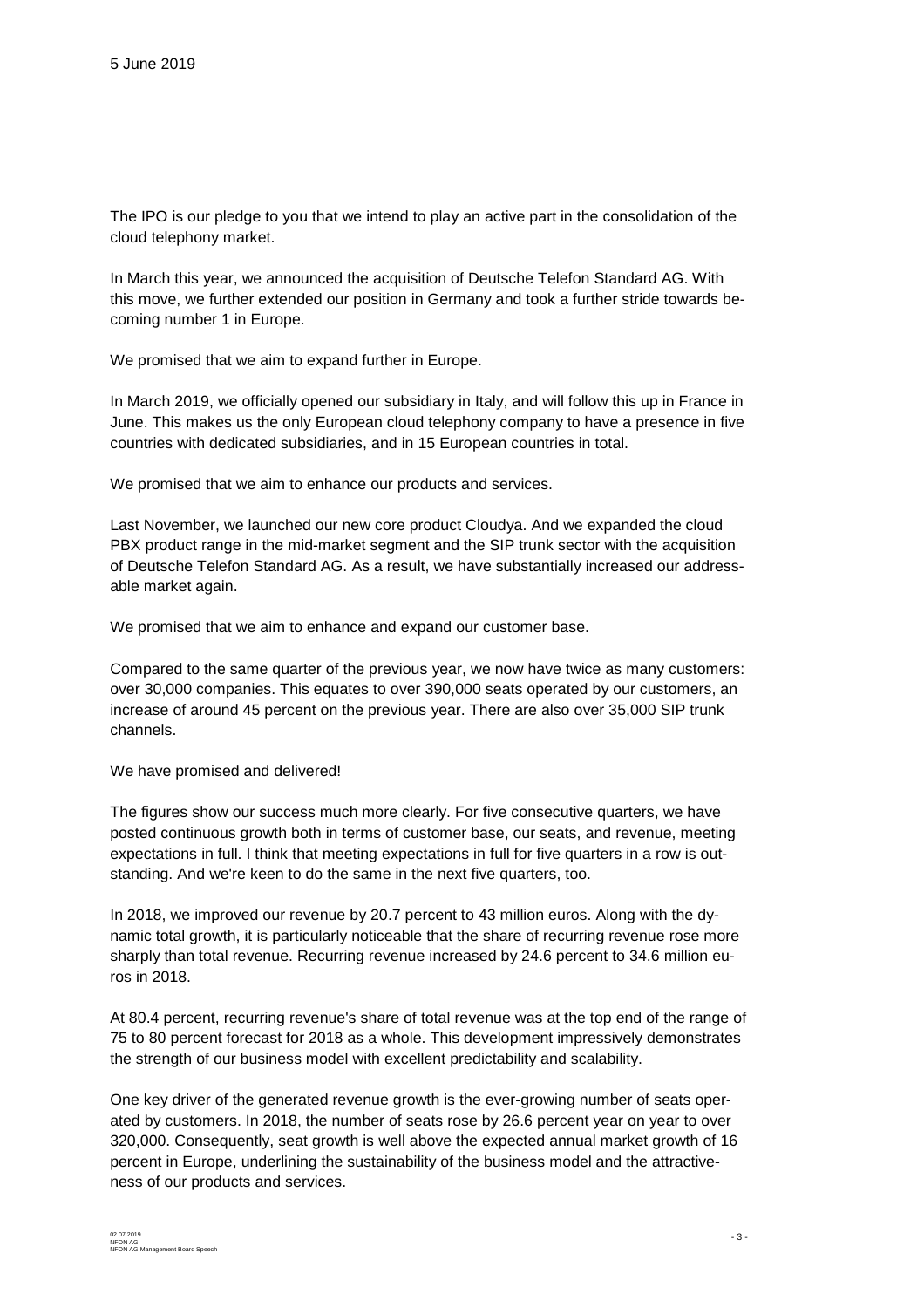The scalability of our business model is also reflected in the positive development of our gross margin. For instance, the cost of materials rose by 14.2 percent, at a slower rate than revenue. As a result, our gross margin improved further from 72.1 percent to 74.2 percent.

Of course, our employees are the cornerstone of our company's superb performance. That's why I would like to take this opportunity to expressly thank all our colleagues for their magnificent work. NFON is the sum of the activities and motivation of its workforce. And our successes clearly show what we can achieve together.

I would also like to thank the Supervisory Board, with whom we have an outstanding working relationship, and who have always given us their full support by passing resolutions unanimously.

We are continuing to invest, including in our employee base, as we intend to keep on growing.

Personnel costs rose accordingly in the 2018 financial year, partly due to the steady, strategic increase in staff headcount. In addition, the increase in personnel costs largely stemmed from the non-recurring effects of share-based payment programmes as well as granted bonuses. Adjusted for these non-recurring effects of 5.0 million euros, personnel costs rose by 28.5 percent year-on-year to 17.1 million euros. This represents an adjusted personnel expenses ratio in relation to revenue of 39.6 percent, up from 37.2 percent in the prior year.

In line with our growth strategy, we stepped up our marketing activities again in 2018 with the aim of gaining new market share. For instance, we launched a major marketing campaign in Austria, attracted new partners and introduced our new NFON client Cloudya. Consequently, marketing costs increased in line with planning to 5.5 million euros, up 49.9 percent on 2017.

EBITDA amounted to minus 7.8 million euros in 2018. This is partly due to the rigorous implementation of our strategy. Factors include increased personnel and marketing costs as well as sales commission for our partners. In addition, non-operational non-recurring effects relating to the IPO had a major impact on our earnings. Adjusted for non-recurring effects of 6.6 million euros, EBITDA stands at minus 1.2 million euros, in line with expectations.

As announced, we are rigorously pursuing our expansion strategy. In doing so, we have laid the foundations for not only maintaining but also significantly accelerating our growth again in 2019.

Our performance in the first quarter of 2019 shows that we are succeeding here:

in the first three months of 2019, we increased total revenue by 21.2 percent to 12.1 million euros. Recurring revenue actually rose by 28.9 percent to 10.4 million euros. The proportion of recurring revenue an outstanding 85.7 percent, strongly reflecting the strength of our business model.

As in 2018 as a whole, key drivers of revenue growth in the first quarter were the acquisition of new customers, the continuous rise in the number of seats operated by existing customers and the expansion of our product range.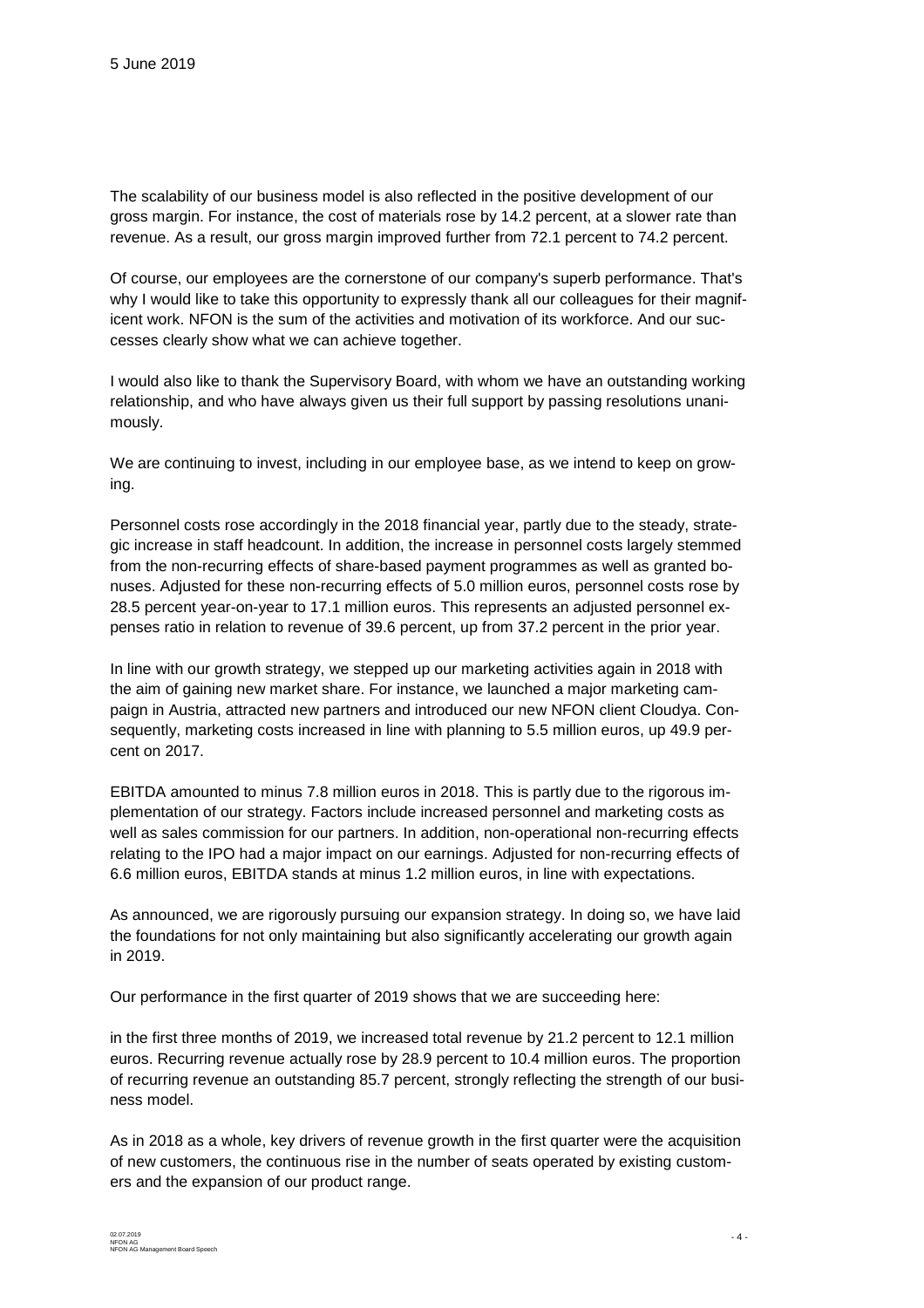In addition, Deutsche Telefon Standard AG, fully consolidated in the NFON Group for the first time on 1 March 2019, contributed to revenue in March. DTS will now make a full contribution to the targeted growth for 2019 from the second quarter.

As a result of this, the number of seats rose by 45 percent overall year-on-year to over 390,000.

I would just like to say a few words about the factors in the slight decline in ARPU in the first quarter of 2019: business is progressing very well with our wholesale partners, who sell their own voice minutes for telephony. The seats of DTS contribute lower licence fees on account of the focus on the mid-market segment. At the same time, however, our monthly churn rate remains very low at less than 0.5 percent. This emphasises the quality of our products and services, and ensures continuously recurring revenue. For the future, additional premium solutions that we will offer are a source of potential for an upturn in ARPU.

With regard to our gross margin, the positive trend of 2018 continued in the first quarter. The cost of materials rose much less sharply than revenue by 4 percent, resulting in a gross margin of 77.8 percent.

Personnel costs also developed in line with our growth strategy in the first quarter: adjusted personnel costs were up 29.3 percent at 5.3 million euros. In the past twelve months, headcount increased from 214 at the end of the first quarter of 2018 to 335 at the end of the first quarter of 2019. Our investment was mainly focused on international sales in Italy, the UK and Germany, and in marketing. In addition, we recruited new technical advisers and developers. Colleagues from DTS also joined the NFON family.

Marketing expenses also continued to rise as planned, increasing year-on-year to 1.8 million euros. My colleague César will give you details of our marketing and sales activities later.

In the first quarter of 2019, EBITDA totalled minus 1.7 million euros due to the rigorous implementation of our strategy and rising personnel and marketing costs as well as sales commission for our partners. Adjusted for non-recurring effects of 0.8 million euros, EBITDA is in line with our expectations at minus 0.9 million euros.

After the first quarter, we believe that we are ideally placed to meet our targets for the year as a whole. We are already serving 30,000 corporate customers in what will soon be 15 European countries, and will continue to rigorously implement our growth strategy. We are sure that our growth can continue to outpace that of the market. For 2019, we therefore expect revenue growth of 40 to 45 percent compared with the previous year. Recurring revenue is likely to account for 75 to 80 percent of total revenue. With regard to seats operated by customers, we envisage growth of at least 45 percent for 2019.

To sum up again:

- **Revenue growth, NFON growth outstripping the market**
- **Stable high proportion of recurring revenue of over 80 percent**
- Continuous rise in seats as a key driver of recurring revenue.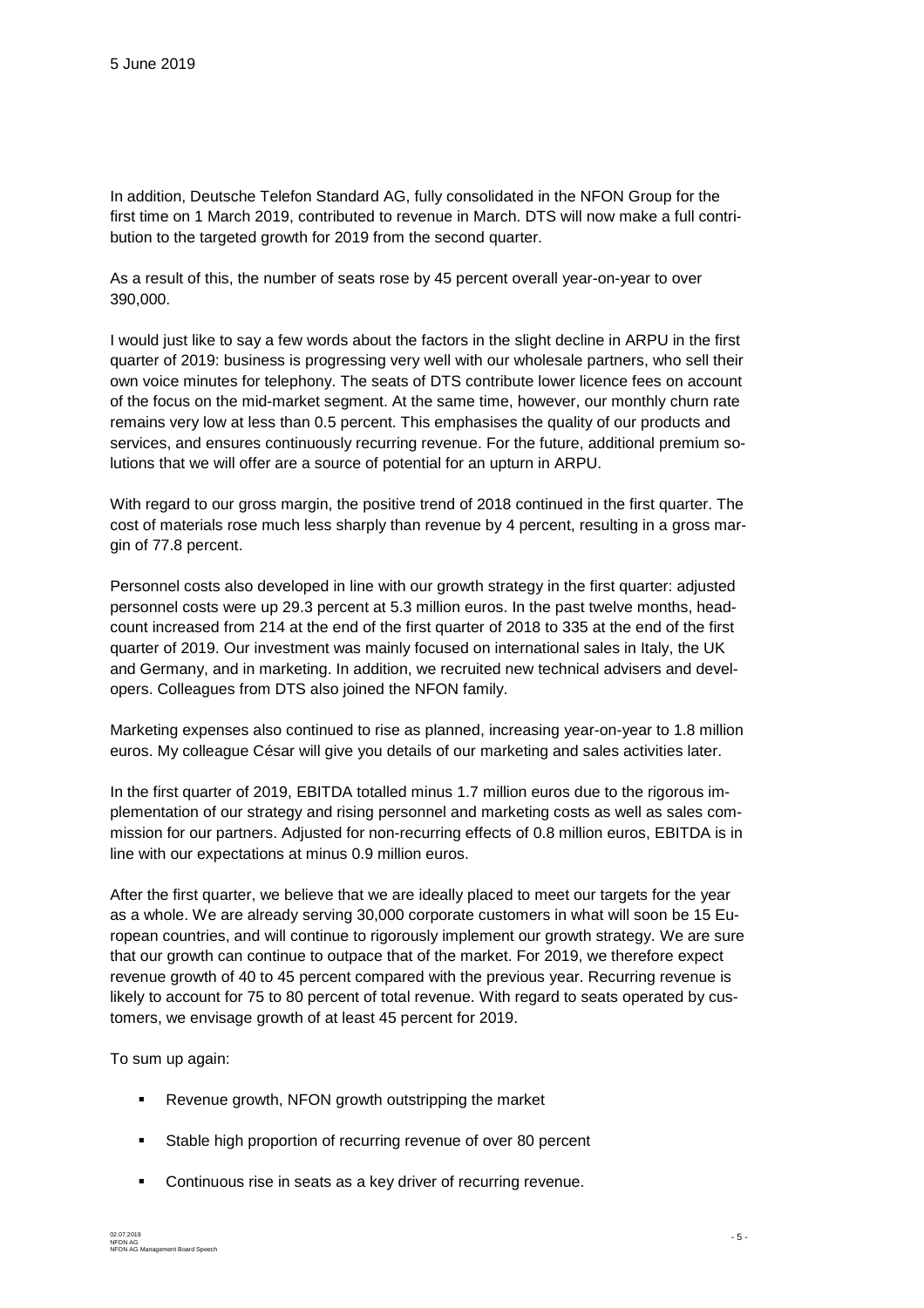Our successful business performance since the IPO confirms that we have managed to address the promising cloud telephony market successfully.

And so it is my great pleasure to hand over to my colleague Jan-Peter. Thank you for listening.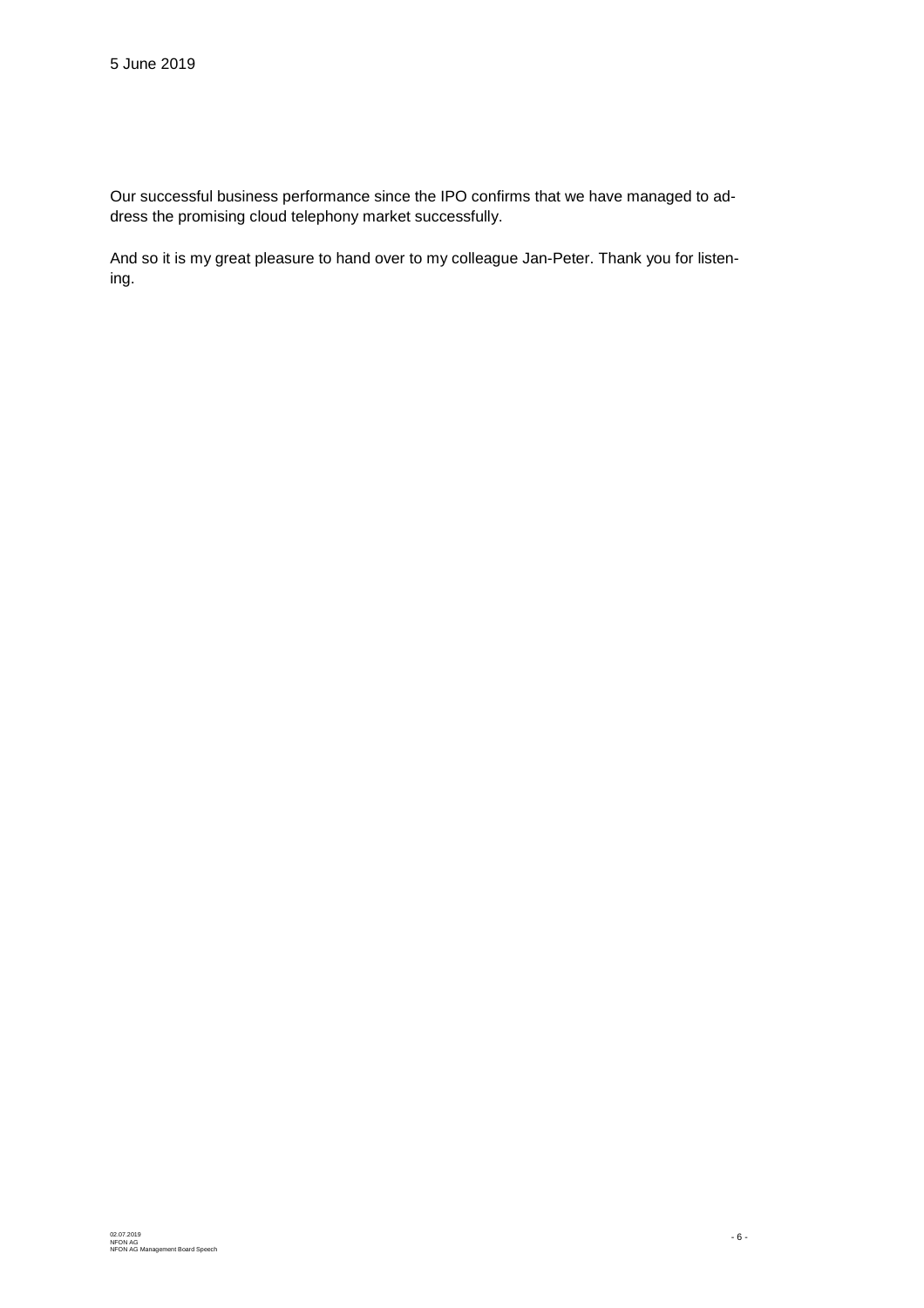A warm welcome from me, too. For those of you who don't yet know me: my name is Jan-Peter Koopmann. I am CTO of NFON AG. I joined NFON when it was still a very young company in 2009. That makes me the longest-serving person on the platform. So when I say that lots has been happening at NFON in the last few years, let alone the last few months, I say it as an eyewitness.

Some 11 years ago, the founders of NFON showed great vision. They took the established on-premise PBX and moved it to the cloud, helping to have the way for the new freedom in business communication. After all, this obviously means more than freedom in the customer's business communication. It also means our own freedom to enhance the product and the services in line with the requirements of the market and the customer.

And what is it that sets us apart from most of our competitors?

Right from the start, NFON has used the cloud solution it developed itself. We are totally autonomous and self-determined here. Our system was developed in-house in Germany, and is operated there by us alone: we are "made in Germany". And this still means a lot to us.

Our development centres are located in Munich, Mainz and Berlin. We have data centres in Munich and Nuremberg, and will soon be opening one in Frankfurt. In conjunction with our technical consultants, we have grown by around 35 percent from 57 to 77 colleagues in the Research & Development department.

At present, our activities are focused on enhancing our new core product Cloudya.

But first, let's look at what Cloudya actually entails: [Play film [https://www.nfon.com/de/telefonie/cloudya/\]](https://www.nfon.com/de/telefonie/cloudya/)

NFON, the new freedom of business communication!

Ladies and gentlemen, a key part of NFON's growth strategy is the roll-out of innovative products and services for standardised communication – also known as Unified Communication and Collaboration as a Service, or UCaaS for short. This refers to the combination of telephony, communication and collaboration into a uniform system in the cloud.

Further solutions such as video conferences and collaboration functions are planned for Cloudya. For example, we are considering the possibility of sharing a screen with others or jointly editing documents. We firmly believe that it is essential to integrate these solutions in order to satisfy the growing demand for more comprehensive communication solutions in a fast-changing work environment and to meet customer requirements in full.

And what are the customer requirements that will become increasingly common in future?

The hot topic is new work order. It represents a new culture of work. New work order is a play on the term 'new world order'. This new work culture is characterised by flexibility, individuality, agility, new office concepts and the new role of managers. New work order describes a contemporary form of integrated collaboration that goes beyond boundaries of time and place. After all, the globalised world of business demands agile collaborations between companies, teams and employees worldwide.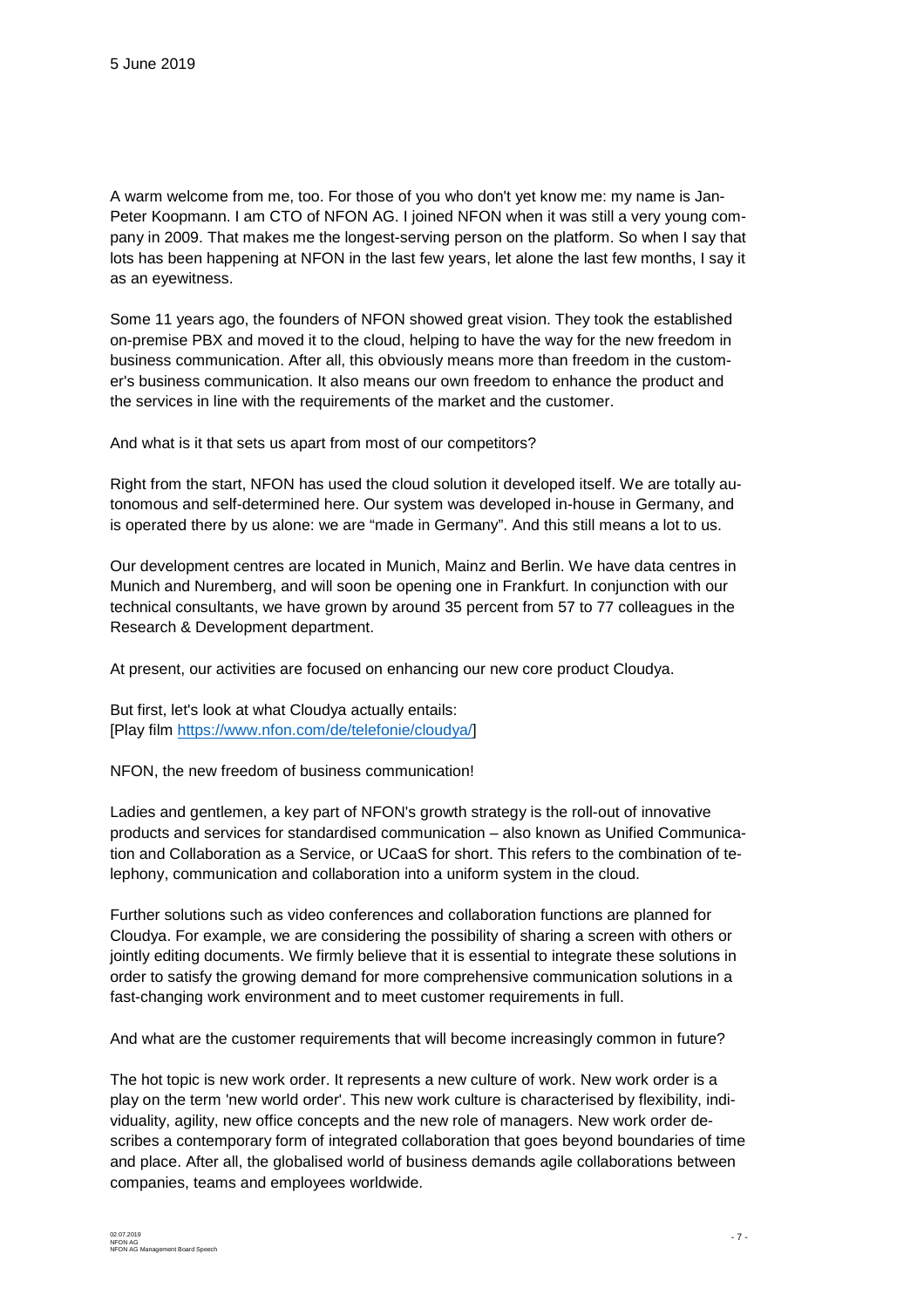Here are some figures: 80 percent of employees say that digital technologies are important or very important to their day-to-day work. 66 percent of multinational companies use virtual teams to a large extent. 7 out of 10 managers think that virtual teams will become increasingly prominent in future. As well as saving on costs, this speeds up decisions and makes work more efficient.

At NFON, we foresaw around 11 years ago what is now commonplace and becoming inevitable: working in the cloud. Conservative estimates suggest that around 83 percent of all work processes worldwide will take place in the cloud by 2020.

Cloudya is the basis for further functions, technologies and services that will enhance the NFON platform in future. In this respect, substantial investment is being channelled into improving our existing solutions and into design and development of **new** products and **new** services.

With Cloudya, we provide a product that is in tune with the new work order and meets the needs and aspirations of Generation Y and those on their wavelength, and grows with them in an agile way. To Generation Y, having a meaningful job now matters more than prestige or pay. They are willing to work on a performance-related basis, but not at the expense of their leisure, family or friends. That is why mobile working, for instance, is becoming increasingly important. These are our future customers, and we are preparing for them now.

With the development and launch of the new NFON core product **Cloud**ya in November 2018, we laid the foundation for all future developments. We have taken the first major step towards becoming a UCaaS provider. This is a key milestone in our growth strategy.

And so it is my great pleasure to hand over to my colleague César.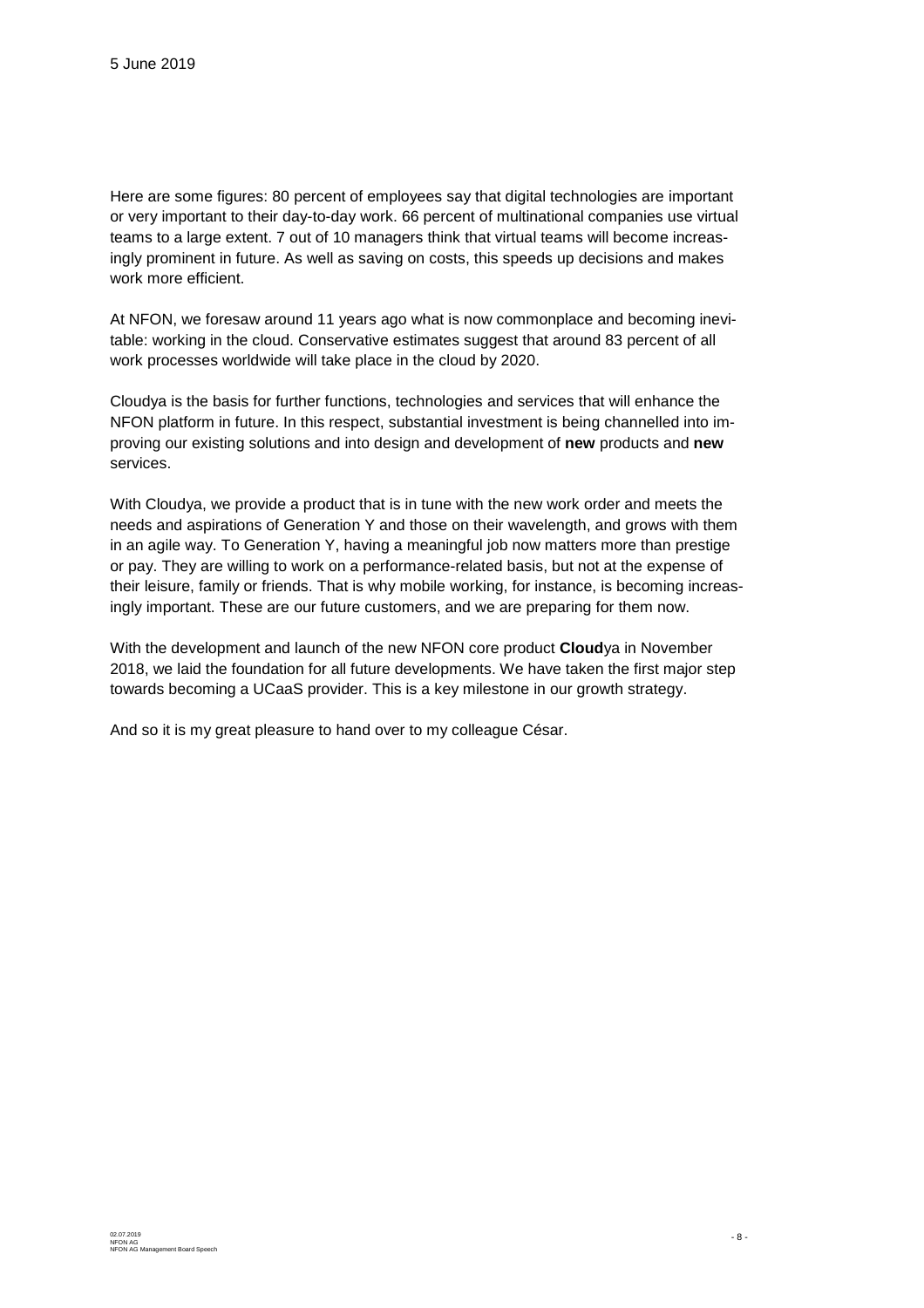Thank you, Jan-Peter. Hello everyone! I too am delighted to welcome you to our first Annual General Meeting. My name is César Flores Rodríguez. As CSO, I have been responsible for sales, marketing and international business at NFON AG since March 2018. So I was lucky enough to be involved in the IPO as soon as I joined the Management Board, and am now enjoying actively implementing the growth strategy with my colleagues.

We have done a lot of work, we have achieved a lot, and the market is playing into our hands.

I could end my progress report there. But that would deny me the pleasure of describing our achievements to you in detail.

Let's stay with the market first of all.

The telecommunications market is characterised by disruptive changes. Various mechanisms are propelling this change. Firstly, there is the changed work patterns of employees that Jan-Peter mentioned. They want flexibility, mobility and agility. The workplace is no longer just the office. Companies are responding to this change, and demand for suitable new products and services is growing. Cloud or SaaS models are therefore becoming increasingly accepted and widespread. SaaS stands for software as a service, and means that a provider – like us – makes software available for a customer via the internet, in the cloud, **in line with requirements**. So customers only have to pay for what they actually use.

In the case of telephony, this customer-driven momentum is getting a further boost from a technology change among conventional carriers. Throughout Europe, all carriers have announced a switch from the existing analogue telephone technology to telephoning via the internet. In short, all-IP is replacing ISDN. The switch is coming – it's inevitable.

For us at NFON AG, this gives further impetus to our growth strategy. Now is the time to take up a dominant position in a nascent market.

#### How big is this market?

Market studies estimate the European market for telephone systems at around 135 million seats. In 2017, around 10 percent were in the cloud, equating to around 13 million seats. According to further estimates, this proportion is likely to have roughly doubled to 26 million seats by 2022. In other words, the market is huge. Those who want to become a dominant provider here need to move quickly and invest in growth. And we're doing just that!

As the only pan-European provider, we are in an excellent starting position here.

What are our plans, and what have we achieved in the last few months?

We are developing our existing customer base, and not only via additional seats.

To this end, **in addition** to the existing contracts, we are selling and leasing **further** products and services to our customers, e.g. voice-recording solutions or contact-centre solutions.

At the same time, we are continuing to expand our customer base.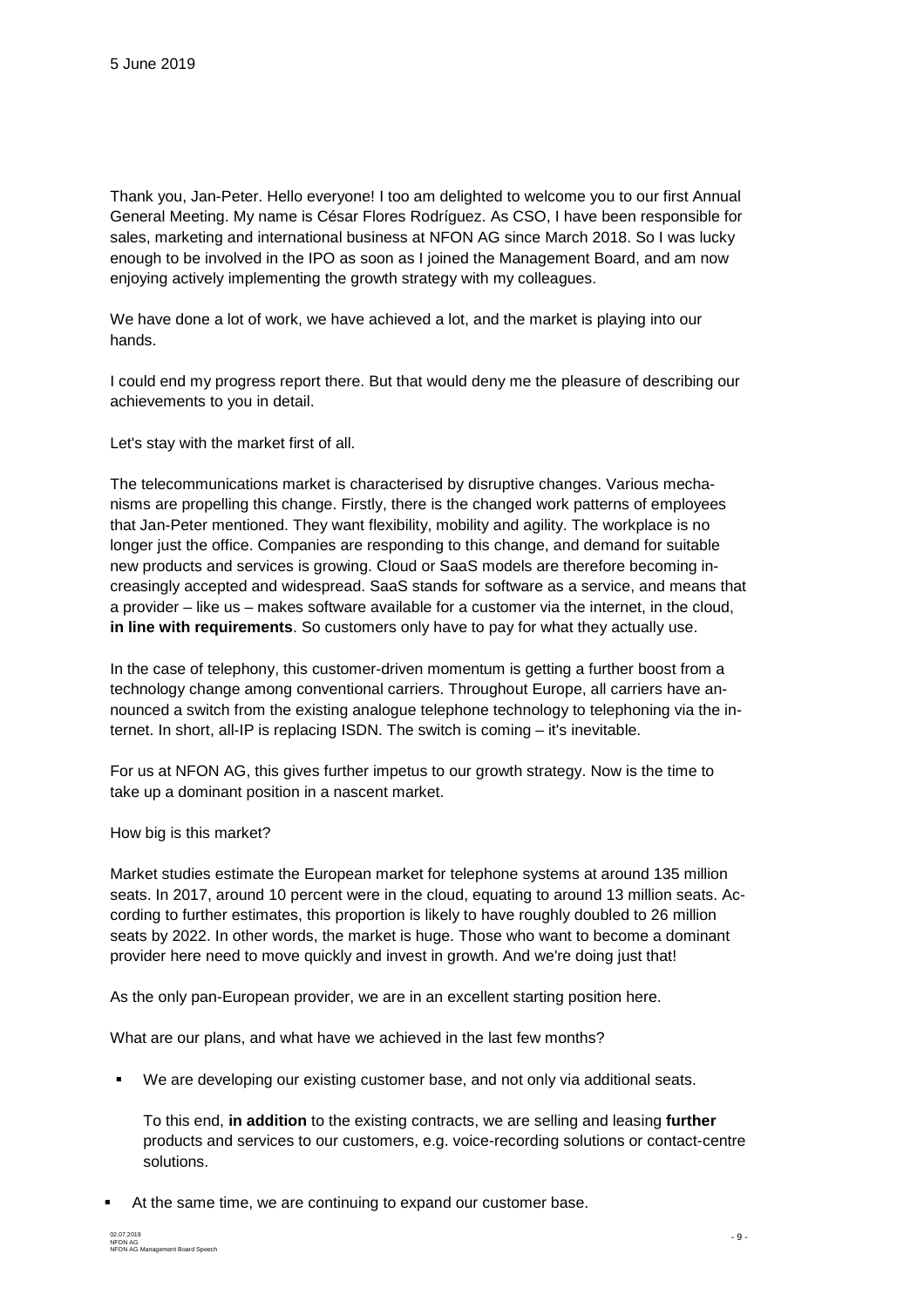Rigorous pursuit of new customers – including via newly gained lead sources – is a key strategic component of our planned growth. This is dependent on greater recognition of the NFON brand and its cloud telephony solutions. With this in mind, we have considerably stepped up our sales and marketing activities:

In the highly fragmented telecommunications market, a strong brand is a priceless competitive advantage. Customers have to be able to recognise the benefits of a purely B2B product quickly and easily. When they hear NFON, they have to know straight away who and what that means:

- "NFON, the new freedom of business communication"! -

and instantly associate NFON with cloud telephone systems.

In addition, the fragmented market demands differentiated and extremely targeted use of various communication and sales channels to approach customers. We do this predominantly via our partner network – currently comprising over 2,000 partners – the indirect sales channel. That's why we need to keep on optimising and enlarging our partner network.

However, sales volume is not the only success factor. These days, to attract new customers and partners, sales staff need to be trained to the highest level. Because of this, we have switched our sales to SPIN selling and invested heavily in training of our sales staff. What does this mean?

SPIN selling is a sales method that is particularly widespread among software companies, based on the following logic:

- 1. **S**ituation questions regarding facts, figures, the situation of the customer
- 2. **P**roblem questions regarding problems that the customer may have. Requirements are disclosed here.
- 3. **I**mplication questions. The negative consequences that may arise if the customer fails to make a decision are set out here.
- 4. **N**eed pay-off questions that illustrate the benefits if the customer opts for a solution.

Using a standardised procedure, the firm solution proposal and, ideally, the contract are then issued.

#### What have we achieved?

Getting Fressnapf on board as a major customer recently is one of several signs that our measures are bearing fruit. Fressnapf is Europe's market leader in pet supplies. Assuming that the rollout is extended, more than 1,500 stores will be connected to the telephone system by 2020. The volume of the contract equates to around 4,500 seats. 100 stores in France, Germany and Switzerland have already been successfully converted to our platform. A further 600 stores are currently in the planning or implementation stage.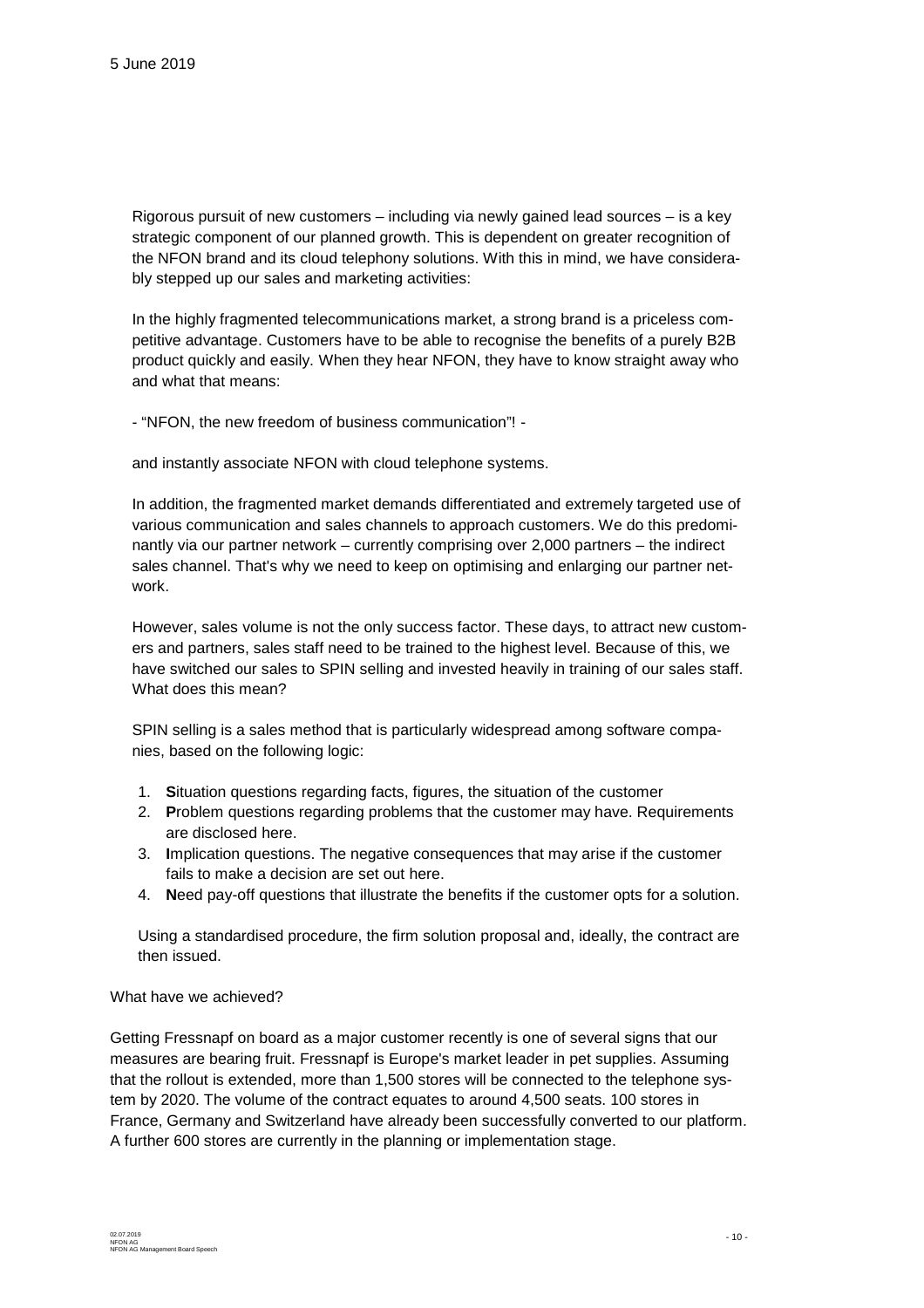And we are in final contract negotiations or have already concluded contracts with other major customers, also in the retail segment. As with Fressnapf, there will be a gap between signature and final rollout. The customer itself needs time to implement such a large project. It can take several months after signature for the full positive impact on NFON's revenue to become apparent.

To reiterate: we achieved the IPO last year, we completed the acquisition of DTS at the beginning of this year, and have increased our customer based from around 253,000 seats to over 390,000. As a result, we now have 30,000 companies as customers. At the same time, our Europe-wide partner network has grown from over 1,100 partners to over 2,000.

Our targeted European expansion will generate even more impetus here.

In particular, our flexible go-to-market model – direct, dealers, wholesale partners – makes this expansion easier for us. This model allows us to adapt very easily to the specific sales situations of each country. Close international collaboration between our own European subsidiaries also makes it much easier to enter other markets in Europe. And not least, the special price and service structure of Cloudya, our platform, also makes expansion easier. Cloudya has **one** name, **one** tariff, **one** offering, **one** service throughout Europe.

Easy, fast, flexible for customers – and highly scalable for us!

At the time of the IPO, we announced our intention to go to Italy and France first. We have done that.

In March, we officially started up sales activities in Italy.

#### So why Italy?

Italy has around 22 million employees and, for example, over 55,000 hotels and agritourism sites. This makes the country a key market in Europe along with the UK, Spain, France and Germany in terms of transformation and the use of cloud telephony solutions. Italy is positioning itself as a highly cloud-conscious country that aims to be right at the forefront in the digitalisation process. With our innovative strength and experience, we will be a key player in this process and make full use of this growth potential for cloud-based telephony solutions. The same applies to France, where we will be officially starting up this month.

At the beginning of this year, we had a presence in 13 European countries: with our own subsidiaries in Germany, the UK, Austria and Spain, and via partners in another 9 countries.

Having added Italy and France to the list, we are now represented in 15 countries, covering the large European key markets with our own subsidiaries.

No other cloud telephony provider whose product and services come from a single source has this strength. This makes us **unique** in Europe.

All these measures create the ideal conditions for the accelerated organic growth of our company. However, another crucial factor is the way in which we acquit ourselves in the general consolidation trend within the telecommunications market. After all, as well as the organic development of NFON, there is also expansion via company acquisitions.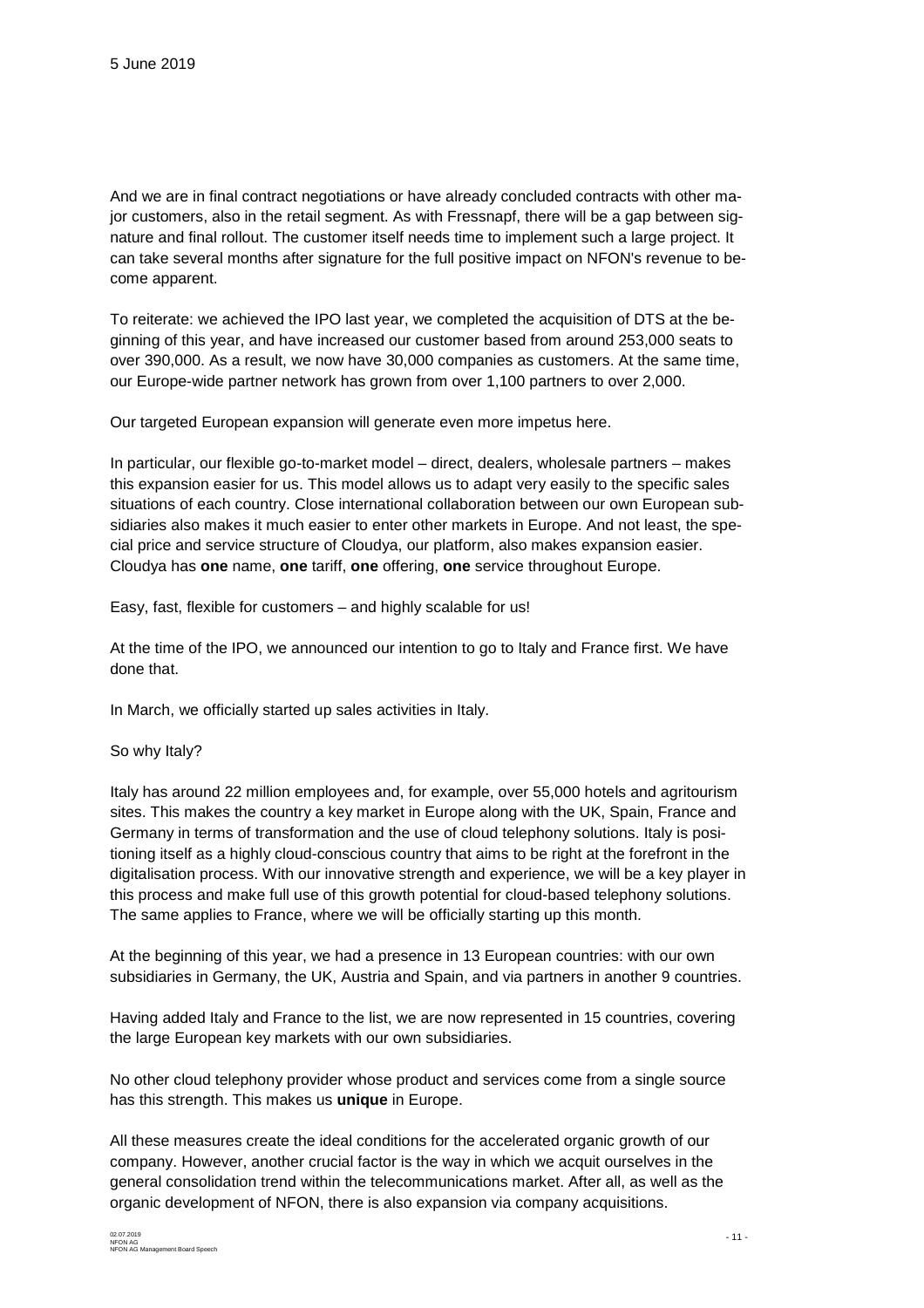And with that, I will hand back to Hans.

Thank you, César! Thank you, Jan-Peter!

Ladies and gentlemen, dear shareholders! As you can see, we have a done a lot in a very short time. This is particularly attributable to the financial resources we have secured via the IPO and the related cash inflows. With the gross issue proceeds of 50 million euros, we now have the muscle to power on to become number 1 for cloud telephony in Europe.

Our M&A strategy and our efforts to take on an active role in this field are a vital part of this development.

The European cloud telephone systems market is highly fragmented. There are very attractive opportunities for us here. Unfortunately, though, we are not the only players.

Here are couple of significant examples that more than illustrate this trend:

- Waterland, a private equity company from the Netherlands, has spent around 250 million euros on acquiring four companies that operate on the telecommunications market - Swyx, Voiceworks, Centile and ipnordic.
- The private equity company Search Light has bought Mitel for 1.8 billion dollars, and submitted a 2.4 billion-dollar takeover bid for AVAYA two weeks ago.
- Cisco Systems has purchased Broadsoft for 1.8 billion US dollars.
- Gamma Communications has bought the DX Group in the Netherlands for 27 million euros.
- VOIP Telecom of France has bought Euro ITC Services for 25 million euros.
- **RingCentral has bought Dimelo SA in France for 26 million euros.**

So the pace is picking up. Well-financed investors and companies have found out how attractive the market is and are now stepping up their acquisition activities while there is still lots of bargains available.

We are obviously aware of this too, and see the opportunity to speed up our growth rate significantly through acquisitions. In March, we completed NFON AG's first major acquisition by buying Deutsche Telefon Standard.

With DTS, we have achieved a host of acquisition targets at once:

- 1. Not just strengthening the NFON Group's market position in Germany, but also making it harder for competitors to access our most important market.
- 2. Expanding our product range in the mid-price cloud telephony system sector and the bridging technology sector in the transition from the old on-site telephone system to the cloud telephone system, the SIP trunk.
- 3. Gaining new customers and partners as well as extremely well-trained employees.

But we don't want to rest on our laurels.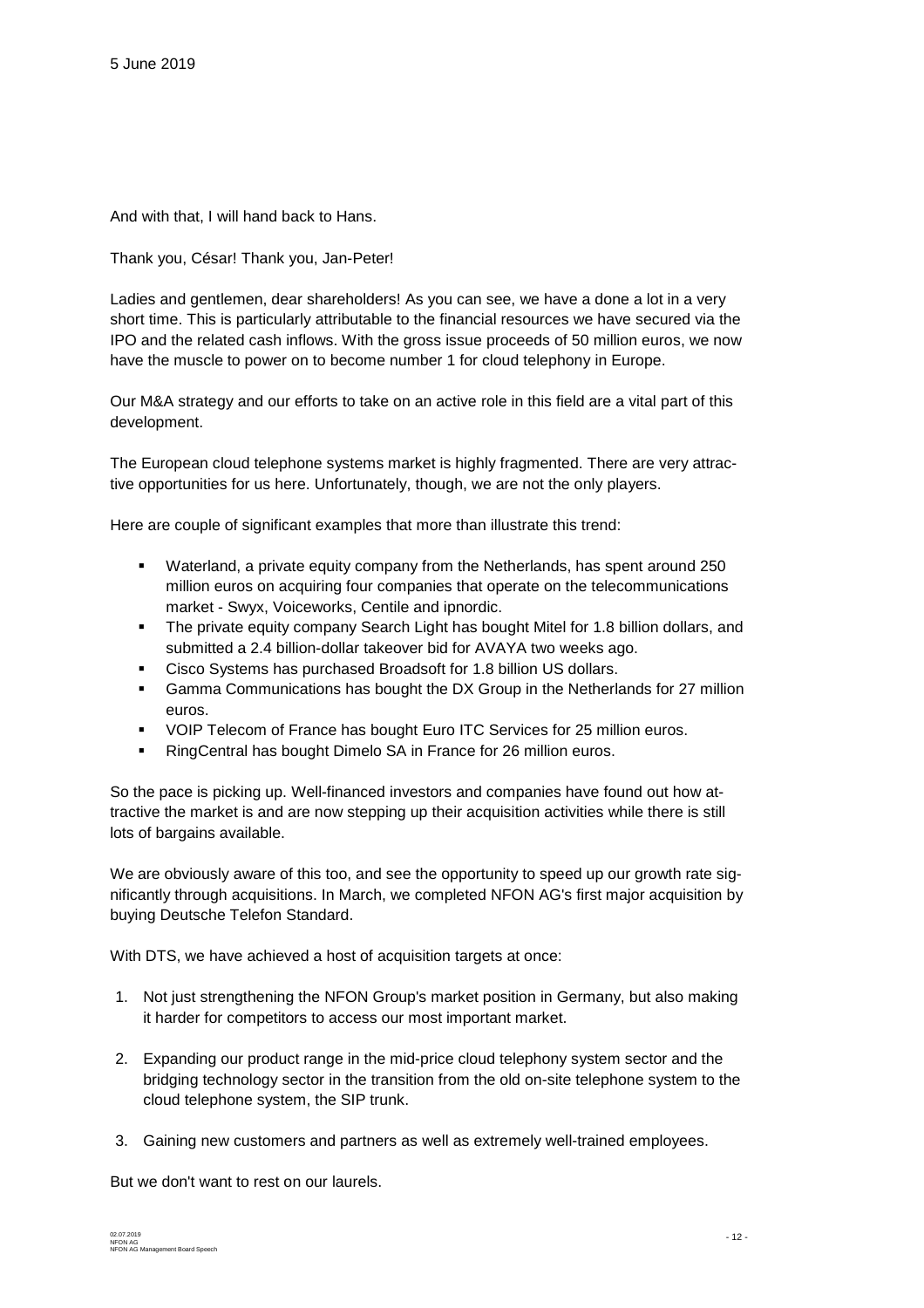We have a well-stocked and systematically devised long and short list of potential further acquisition targets. Based on set criteria, we are looking for competitors as well as companies with suitable, attractive technologies to supplement NFON's existing range of products and services.

And when we say that we have set criteria, this means that we follow a clearly structured selection process. So we need to integrate DTS with the utmost care, while proceeding with further acquisitions. After all, our competitors never sleep!

This brings me to agenda item 5 that will be voted on today.

One reason why we are able to talk to you today as shareholders of NFON AG is this: ever since it was founded NFON, has had the opportunity to generate additional finance through capital increases and use this and other resources to evolve from a small start-up to a company listed in the Prime Standard of the Frankfurt Stock Exchange.

On 9 April 2018, the Annual General Meeting of NFON AG **unanimously** authorised the Management Board, with the approval of the Supervisory Board, to increase the company's share capital by up to 4,820,075.00 euros in the period up to 8 April 2023 by issuing up to 4,820,075 bearer shares in exchange for cash or non-cash contributions. This is known as "Authorised Capital I". Furthermore, the authorisation can be used on one or more occasions in one or more tranches. The authorisation also makes provision for the Management Board to decide on the exclusion of shareholders' subscription right with the approval of the Supervisory Board. According to the resolution of the Annual General Meeting, one situation in which an exclusion of subscription rights is permissible is when the shares in the capital increase are issued in exchange for non-cash contributions in order to acquire companies, investments in companies, parts of companies or other assets, including rights and receivables. This authorisation was entered in the company's commercial register on 23 April 2018 and included in paragraph 4 of the company's Articles of Association. On 9 May 2018, partial use of this authorisation was made for the first time by increasing the company's share capital from 9,640,150.00 euros by 4,166,666.00 euros to 13,806,816.00 euros by way of a capital increase in the context of the company's IPO in exchange for cash contributions. At the time, 4,166,666 new bearer shares were issued at the issue price of 1.00 euro per share, as a result of which Authorised Capital I has since amounted to 653,409.00.

Ladies and gentlemen, as mentioned earlier, we have already invested some of the issue proceeds from the IPO in the further organic and inorganic growth of NFON with great success. In doing so, we have not simply achieved what we planned in-house.

#### No!

More than this, we are pursuing the strategy that won **you** over to NFON and persuaded you to invest in our company. In other words, without the authorised capital in May 2018, the development of NFON would have been completely different.

To complete the picture: Based on the authorisation from paragraph four section three of the Articles of Association, on 21 February 2019, all members of the Management Board unanimously adopted and approved the following resolution: "The company's share capital, which currently amounts to 13,806,816.00 euros is and divided into 13,806,816 bearer shares, is to be increased by the sum of 284,738.00 euros to 14,091,554.00 in exchange for non-cash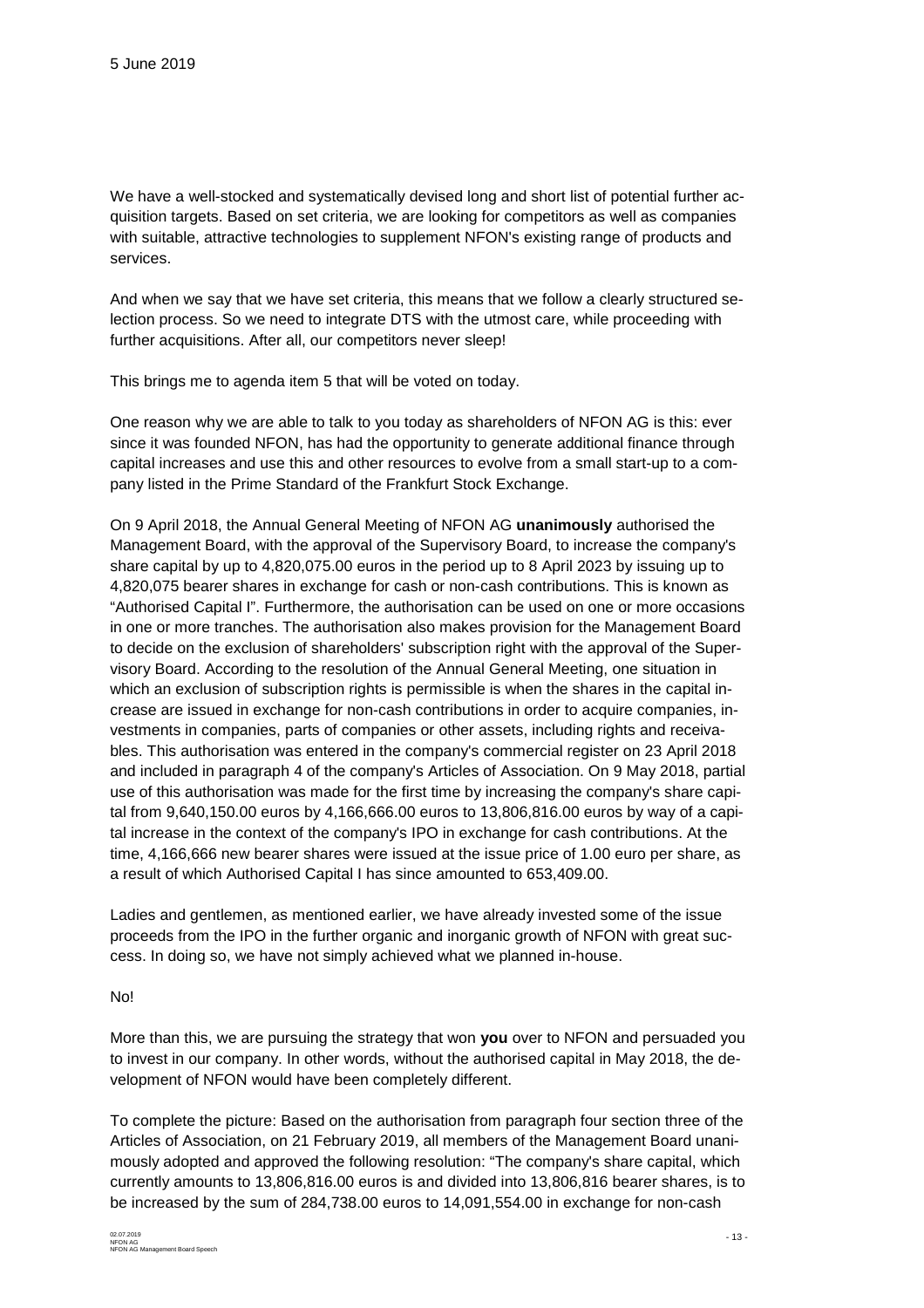contributions through the utilisation of Authorised Capital I. 284,738 new bearer shares are to be issued at the issue price of 1.00 euro per share. The new shares carry dividend rights from 1 January 2019." This capital increase equated to a total volume of 2.5 million euros and was carried out as part of the acquisition of Deutsche Telefon Standard AG. With this transaction, we used the following benefits of the authorised capital:

- 1. We responded quickly and flexibly to an advantageous offer and, as indicated earlier, as well as significantly strengthening our market position, we have warded off our German competitors for now.
- 2. With this capital increase, we have protected NFON's liquidity, meaning that we still have the resources for further organic growth.
- 3. Through the issue new shares, key managers of DTS now have a stake in NFON.

Following this transaction, we still have authorised capital of 368,671 euros. Consequently, we are well within the legal limits for authorised capital, so have plenty of room for manoeuvre.

My colleagues and I have set out where we want to go and what challenges we need to take on as actively as possible.

The additional authorisation proposed in item 5 of today's agenda is designed to make extensive use of the legal opportunities to expand the company's equity base. Adequate capitalisation is absolutely essential to growth financing, especially as we intend to keep on moving NFON forwards. The intention is therefore to use Authorised Capital 2019 to utilise authorised capital to the full extent permitted by law and also to create the **limited** possibility of excluding subscription rights for cash capital increases again to the full extent permitted by law.

In addition, the authorised capital should enable the company to make short-term use of new equity to finance acquisitions. As, for example, a capital increase in order to make an acquisition must usually be carried out at short notice, the resolution on an ordinary capital increase at the Annual General Meeting is no alternative. Authorised capital will enable us to quickly and easily seize any opportunities that arise to acquire companies in the interests of corporate development and, in particular, in your own interests, my dear shareholders. From a current standpoint, funds from the Authorised Capital 2019 proposed to the Annual General Meeting could be used, in particular, to strengthen the equity base and to avoid increased reliance on debt financing for future investment projects. Only by acting quickly and flexibly can we boost our competitiveness and market position and move forwards in line with our strategy.

There are not currently any specific plans in place for the utilisation of the Authorised Capital 2019 proposed to the Annual General Meeting.

If Authorised Capital 2019 is utilised, shareholders will have statutory subscription rights under the current proposal. However, there is also provision to authorise the Management Board to exclude shareholder subscription rights in certain cases, although this would al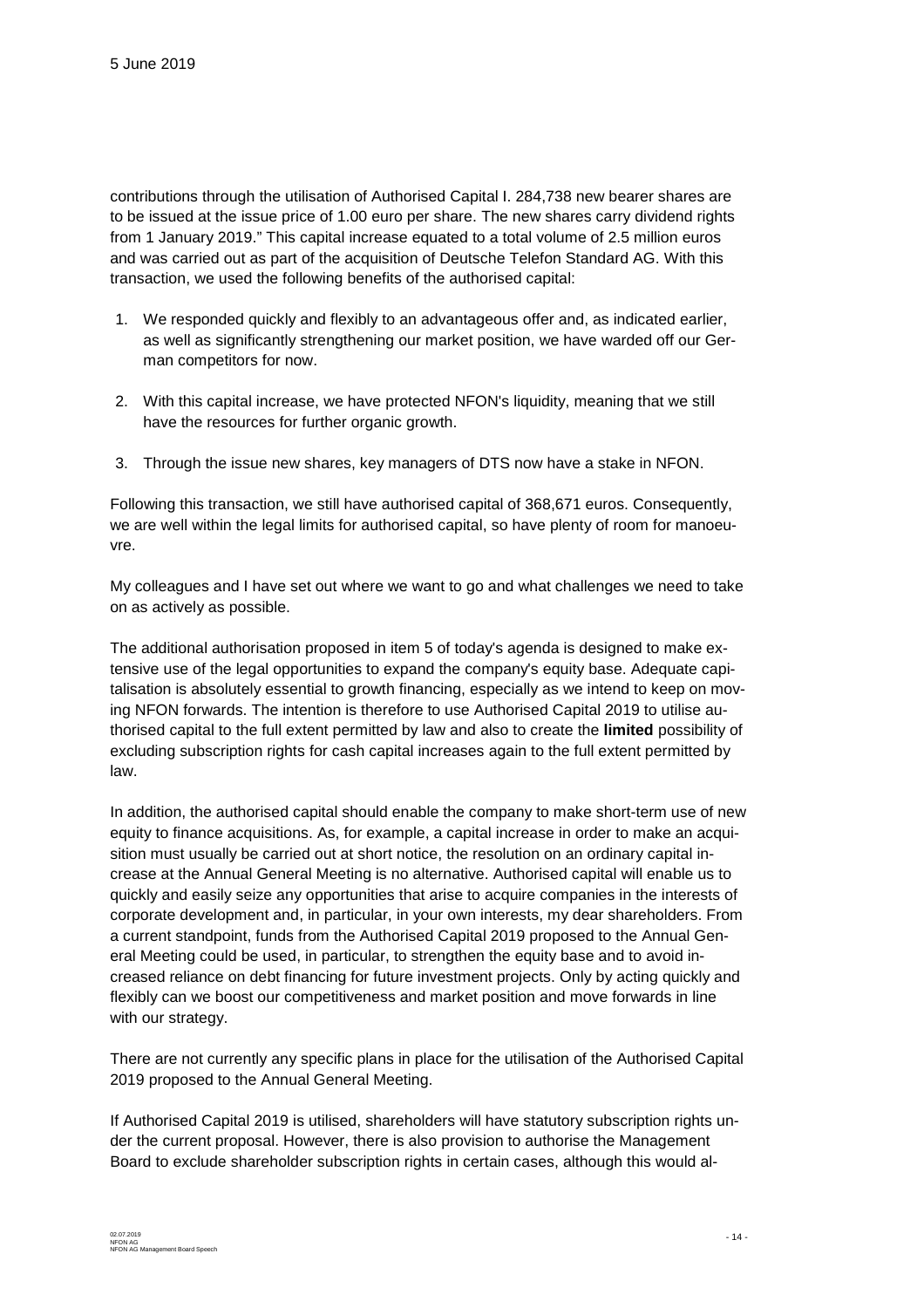ways require the consent of the Supervisory Board and therefore, indirectly, your own consent. You will find full details in our report in the invitation to the Annual General Meeting. I would like to remind you of four key points here:

Exclusion of subscription rights should be possible for a capital increase in exchange for cash contributions up to a maximum of 10 percent. This gives NFON the opportunity to raise new capital on the capital markets flexibly and inexpensively. This authorisation would make it easier for us to meet any potential capital requirements at very short notice and benefit from market opportunities. Excluding subscription rights makes it possible to act quickly and place shares close to the stock market price, without the markdowns on account of high volatility that are otherwise common for issues with subscription rights. This can improve the proceeds from the issue. This also results in significant cost advantages for the company in the case of smaller capital increases in particular, as it is not necessary to go through the costly process of preparing a prospectus if subscription rights are excluded. Therefore, this form of capital increase is also in your own interests.

In the case of non-cash capital increases, subscription rights may be excluded in full with the approval of the Supervisory Board. This exclusion of subscription rights allows the Management Board in appropriate cases, with the approval of the Supervisory Board, to acquire companies or investments in companies or to combine with other companies in return for transferring NFON AG shares. As a result, NFON should be able to react quickly and flexibly to advantageous offers on national and international markets in order to improve the competitive position of NFON AG, again in your interests.

I have used the examples of Cisco, RingCentral and Waterland to explain to you the importance of acting quickly. During negotiations, it may become necessary to offer shares, as opposed to money, as consideration in order to meet sellers' expectations or maintain its own liquidity. The dilution resulting from excluding subscription rights is offset by the fact that the business expansion through increased equity is financed by third parties and that you as existing shareholders – albeit with a lower equity and voting share than previously – share in company growth which, if subscription rights were granted, you would have to finance using **your own** funds. Each one of you can obviously maintain or increase your stake by purchasing additional shares through the stock exchange.

In addition, we have made provisions to ensure that the proportion of share capital represented by shares issued on the basis of the proposed authorisation in accordance with agenda item 5 must not exceed 20 percent of the share capital. Expressed in figures, in relation to current share capital, this means that we would be able to increase share capital by no more than around 2.8 million euros.

These limits on excluding subscription rights prevent excessive changes to your holdings. At the same time, they are intended as a compromise that allows us as a company to act in the company's interests and, in particular, in your interests as shareholders.

You can rest assured that we on the Management Board will examine every single issue of shares without subscription rights with the utmost care. We will only exercise the option we have been granted if it is in the company's interests and yours, and we will provide a report on this at the next Annual General Meeting.